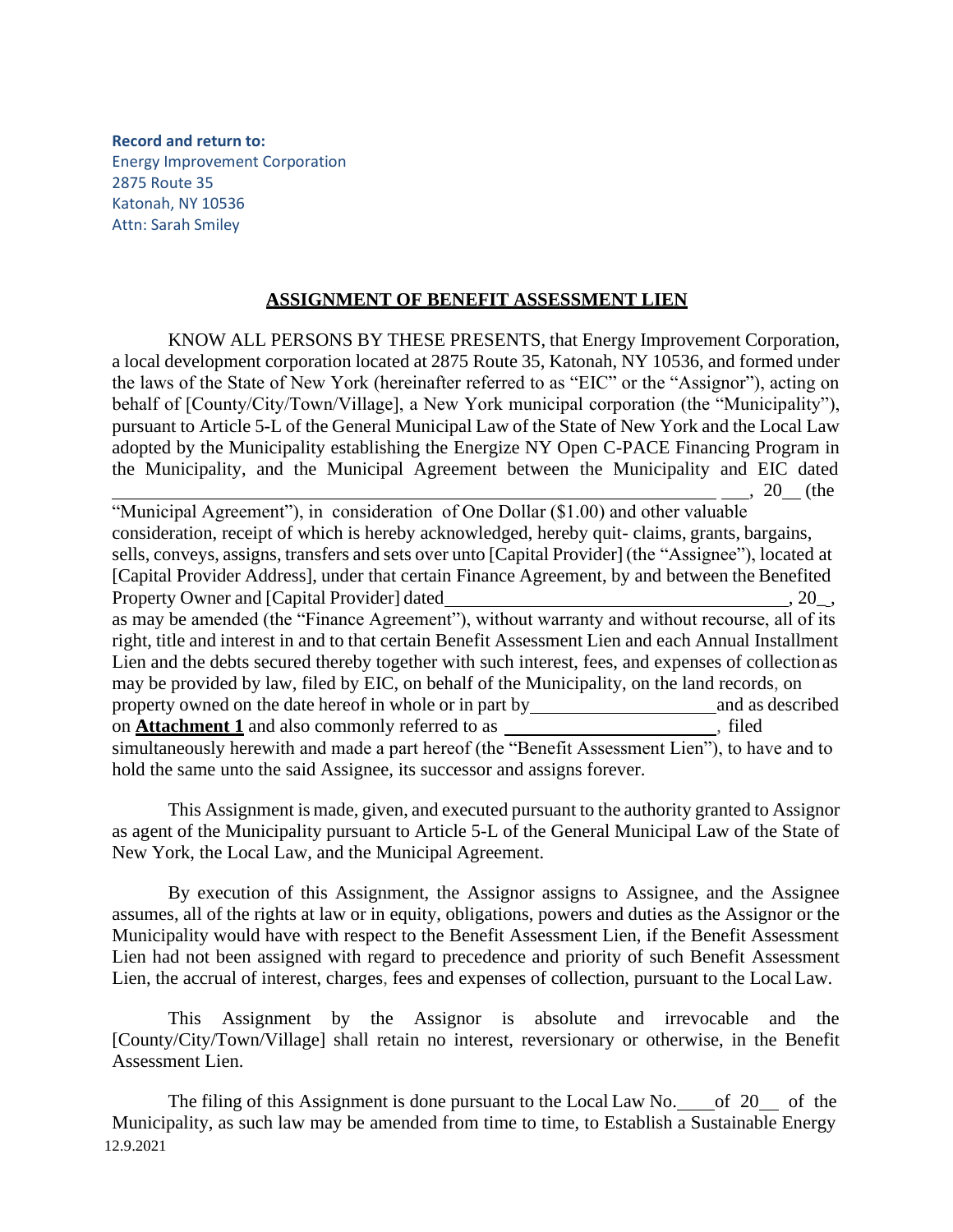Loan Program (OPEN C-PACE) and the Municipal Agreement, by and between the Energy Improvement Corporation (EIC) and the [MUNICIPALITY]. Accordingly, EIC is a constituted authority acting as an agent of the [Municipality] and the recording of this Assignment shall be exempt from any charge, mortgage recording tax or other fee in the same manner as if recorded by the [MUNICIPALITY].

Effective this  $\_\_day\$  of  $\_\_$ , 20 $\_\_$ .

[SIGNATURE PAGES TO FOLLOW]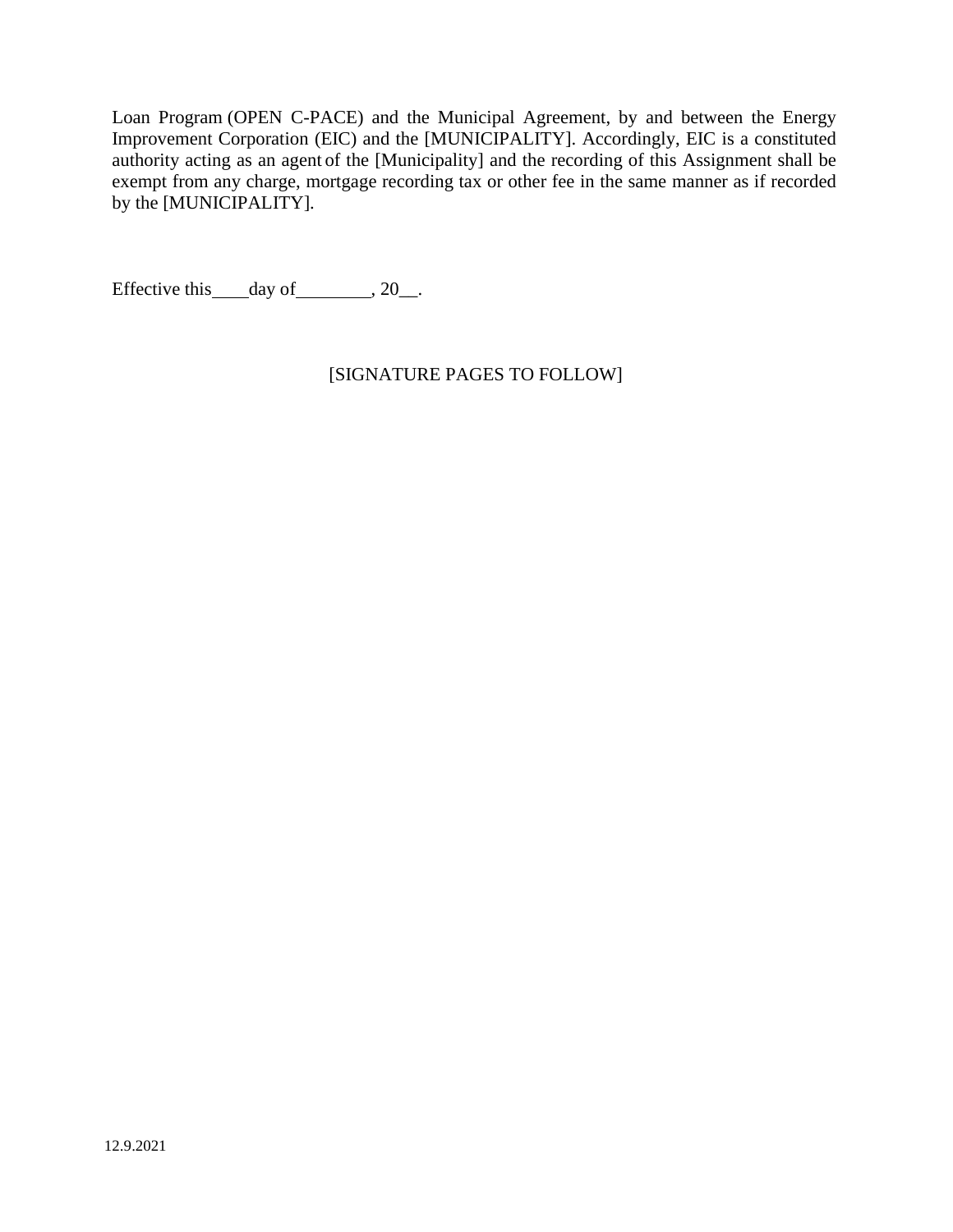## ASSIGNOR:

## **ENERGY IMPROVEMENT CORPORATION**

By: Name: Susan C. Morth Title: CEO

STATE OF NEW YORK  $)$ ) ss. COUNTY OF )

On the <u>day of definition of ear</u>, in the year 20<sub>\_\_</sub>, before me, the undersigned, a Notary Public in and for said State, personally appeared\_\_\_\_\_\_\_\_\_\_\_\_\_\_\_\_\_\_\_\_\_\_\_\_\_\_\_\_, personally known to me or proved to me on the basis of satisfactory evidence to be the individual(s) whose name(s) is (are) subscribed to the within instrument and acknowledged to me that he/she/they executed the same in his/her/their capacity(ies), and that by his/her/their signature(s) on the instrument, the individual(s), or the person upon behalf of which the individual(s) acted, executed the instrument.

Notary Public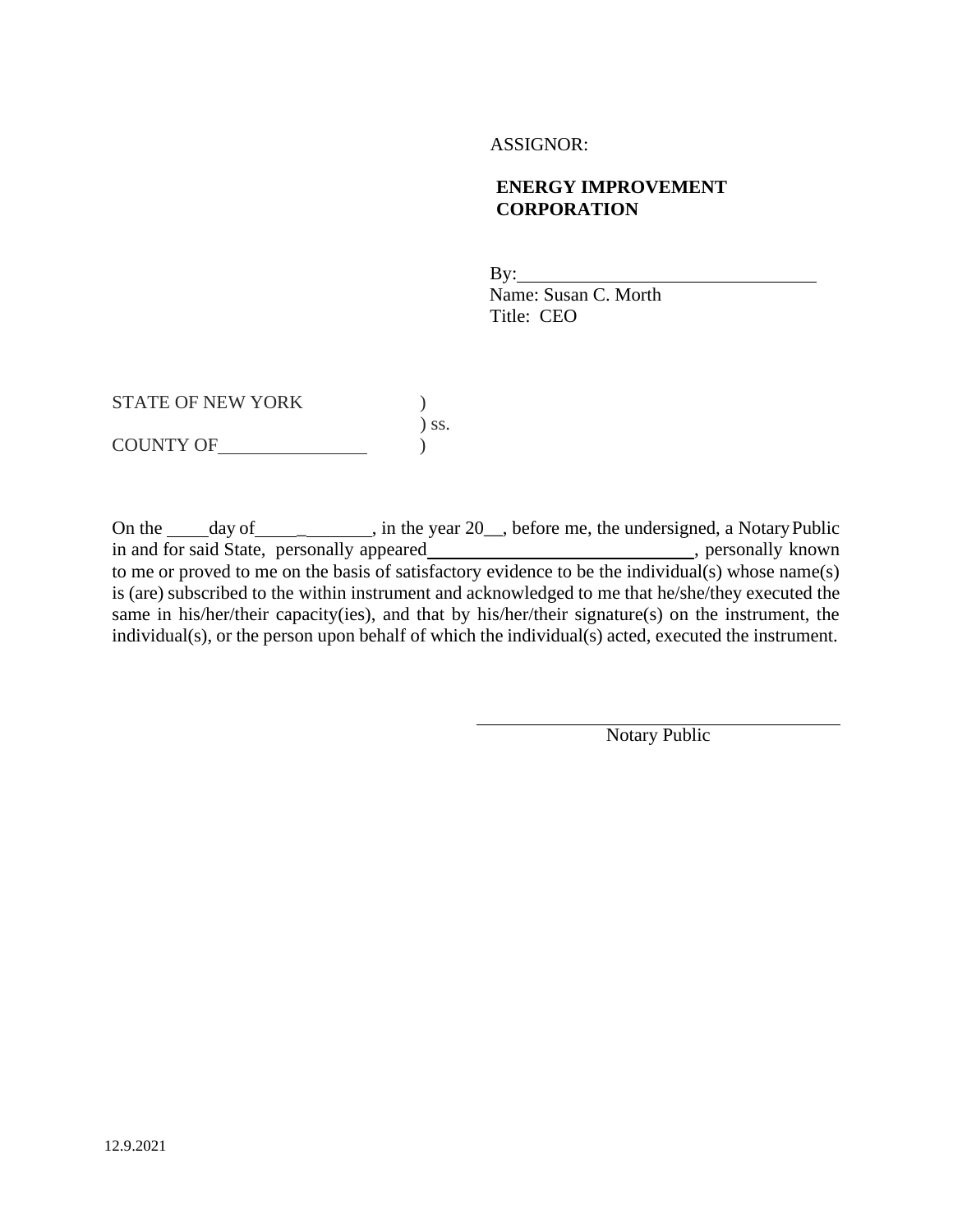Acknowledged and Agreed:

## **[CAPITAL PROVIDER]**

BY:

[Capital Provider]

STATE OF NEW YORK  $)$ ) ss. COUNTY OF  $\qquad \qquad$ 

On the \_\_\_\_\_day of \_\_\_\_\_\_\_\_\_\_\_, in the year 20\_\_, before me, the undersigned, a Notary Public in and for said State, personally appeared\_\_\_\_\_\_\_\_\_\_\_\_\_\_\_\_\_\_\_\_\_\_\_\_\_\_\_\_, personally known to me or proved to me on the basis of satisfactory evidence to be the individual(s) whose name(s) is (are) subscribed to the within instrument and acknowledged to me that he/she/they executed the same in his/her/their capacity(ies), and that by his/her/their signature(s) on the instrument, the individual(s), or the person upon behalf of which the individual(s) acted, executed the instrument.

Notary Public